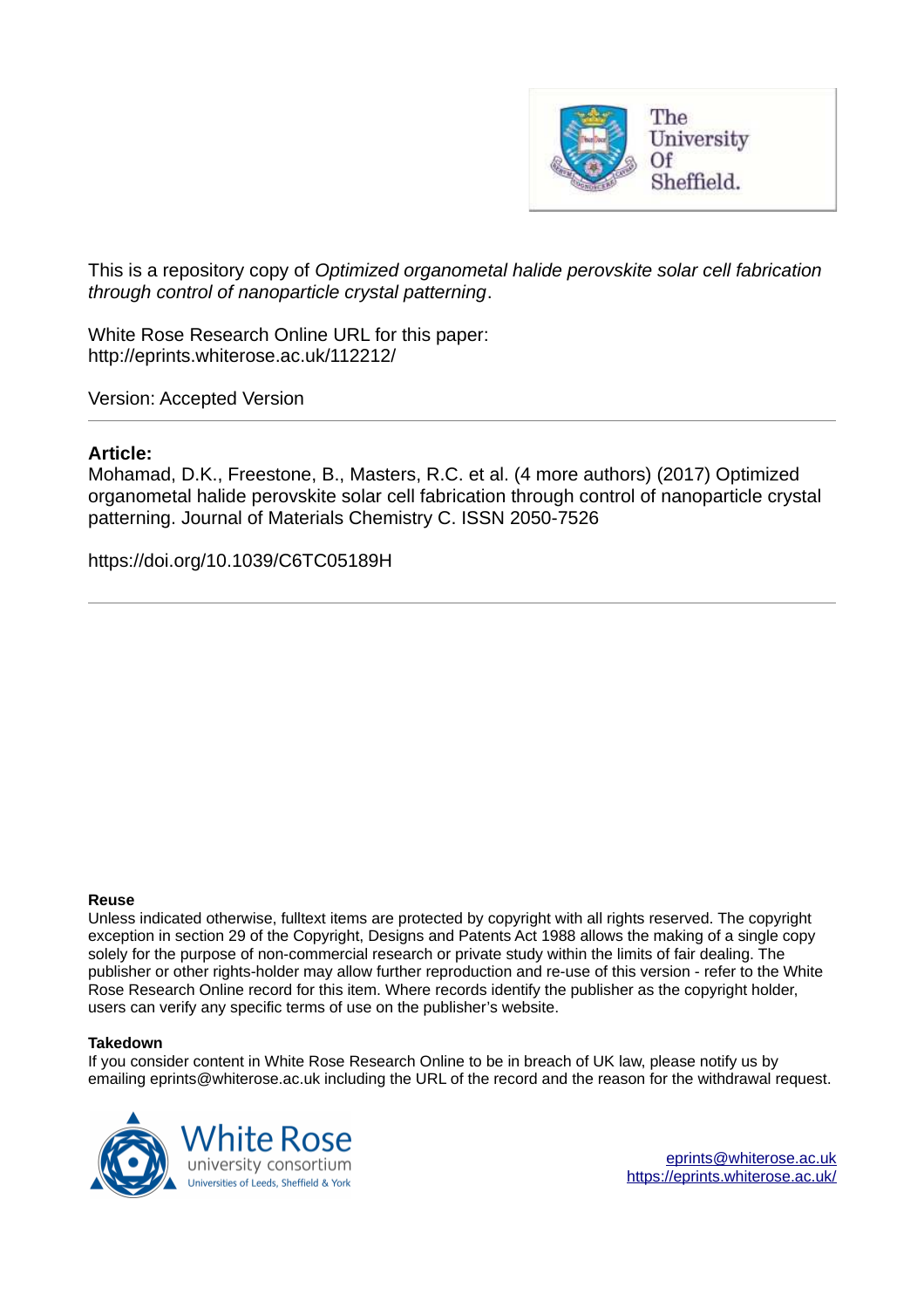# **Journal Name**

# **ARTICLE**



1 Received 00th January 20xx,<br>2 Accepted 00th January 20xx 2 Accepted 00th January 20xx

3 DOI: 10.1039/x0xx00000x

- 4 **www.rsc.org/**
- 5

10 The addition of Hydrogen Iodide to organometal halide perovskite precursor solution at 1% by volume leads to a 11 significant enhancement in average power conversion efficiency (PCE) in inverted solar cell devices, increasing from 7.7%

8 D. K. Mohamad<sup>a</sup>, B. G. Freestone<sup>a</sup>, R. Masters<sup>b</sup>, M. Reinhardt<sup>c</sup>, S. Canning<sup>d</sup>, C. Rodenburg<sup>b</sup> and D.

12 to 11.9% and 6.1% to 10.0% in spin-cast and spray-cast devices respectively. We directly attribute this improved device

13 performance to increased thin-film surface coverage coupled with higher optical density. X-ray diffraction studies also

14 reveal that the HI additive facilitates full conversion of the precursor material to the crystalline perovskite phase. From

15 solution studies, we relate these changes in device performance to the presence and distribution of precursor aggregates

42 precursor ink formulation which is used in the single-step 43 deposition of  $MAPbI_{3-x}Cl_x$  perovskite thin-films in planar PSC device architectures<sup>11, 12</sup>. Critically, we explore two different techniques to deposit the PbCl<sub>2</sub>:MAI precursor; spin-coating and spray-coating. While spin-coating has been the method of choice to fabricate PSCs, there is growing interest in the use of spray-coating $13-16$  as it presents a ready means for possible manufacture scale-up<sup>17</sup>. Through careful optimisation of PSC fabrication conditions, we show addition of 1% by volume  $(v\%)$  of HI to the perovskite precursor solution has a marked positive effect on device behaviour; an observation that applies to PSCs prepared both by spin-casting and spray-casting.

16 that effectively pattern the formation of perovskite crystals during film formation.

# <sup>17</sup> **Introduction**

 Organometal halide perovskites are fascinating materials with great implications for optoelectronics. Their combination of high charge-carrier mobility, efficient light absorption and 21 compatibility with low-temperature solution-based processes makes them particularly suited to photovoltaic applications in perovskite solar cells (PSCs). Since the early work of Kojima et 24 al.<sup>1</sup>, recent research efforts have seen their power conversion 25 efficiencies (PCEs) rise from 3.8% to 22.1%<sup>2</sup> in state-of-the art devices.

9  $\,$  G. Lidzey $^{1\ast}$ 

27 Conventionally, PSC active layers are deposited from  $^{53}_{a}$ 28 precursor solution of that is most commonly composed of a 29 blend of lead halides and methyl ammonium halides. After 30 casting the precursor solution to create a thin-film, thermal 31 annealing results in the formation of a polycrystalline 32 perovskite crystal film. Managing this process is key to 33 producing high-efficiency PSCs as their performance is very 34 sensitive to active layer microstructure and crystal purity. To 35 address this issue, solution additives including water<sup>3, 61</sup><br>36 Hydrogen Iodide  $(HI)^{5.7}$ , alkyl halides<sup>8, 9</sup> and 36 Hydrogen Iodide  $(HI)^{5-7}$ , alkyl halides<sup>8,</sup> 37 chloronaphthalene<sup>10</sup> have all been shown (when added in the 38 correct concentration), to enhance PSC device efficiency by  $39$  controlling the perovskite crystallisation kinetics through  $66$ 40 modulation of lead salt solubility and solvent drying rate. In this study, we focus on the well characterised  $PbCl_2$ : $M_{68}^{67}$  $\frac{54}{9}$  Previous work by Heo et al.<sup>6</sup> demonstrated that by adding HI at



71 employ thin-film absorption, PL emission, scanning electron 72 microscopy (SEM) and X-ray diffraction (XRD) to explore film 73 structure. From our XRD patterns, we conclude that when added at 1% by volume, the HI additive facilitates full conversion of precursor material leading to a pure crystalline



*a.Department of Physics and Astronomy, The University of Sheffield, Hicks Building, Hounsfield Road, Sheffield S3 7RH, U.K. email: [d.g.lidzey@sheffield.ac.uk](mailto:d.g.lidzey@sheffield.ac.uk)*

*b.Department of Materials Science and Engineering, The University of Sheffield, Mappin Street, Sheffield S1 3JD, U.K.* 

*c.Ossila Ltd., Kroto Innovation Centre, Broad Lane, Sheffield, S3 7HQ, U.K.* 

*d.Department of Chemistry, University of Sheffield, Sheffield S3 7HF, U.K.* 

ゆ Electronic Supplementary Information (ESI) available: See DOI: 10.1039/x0xx00000x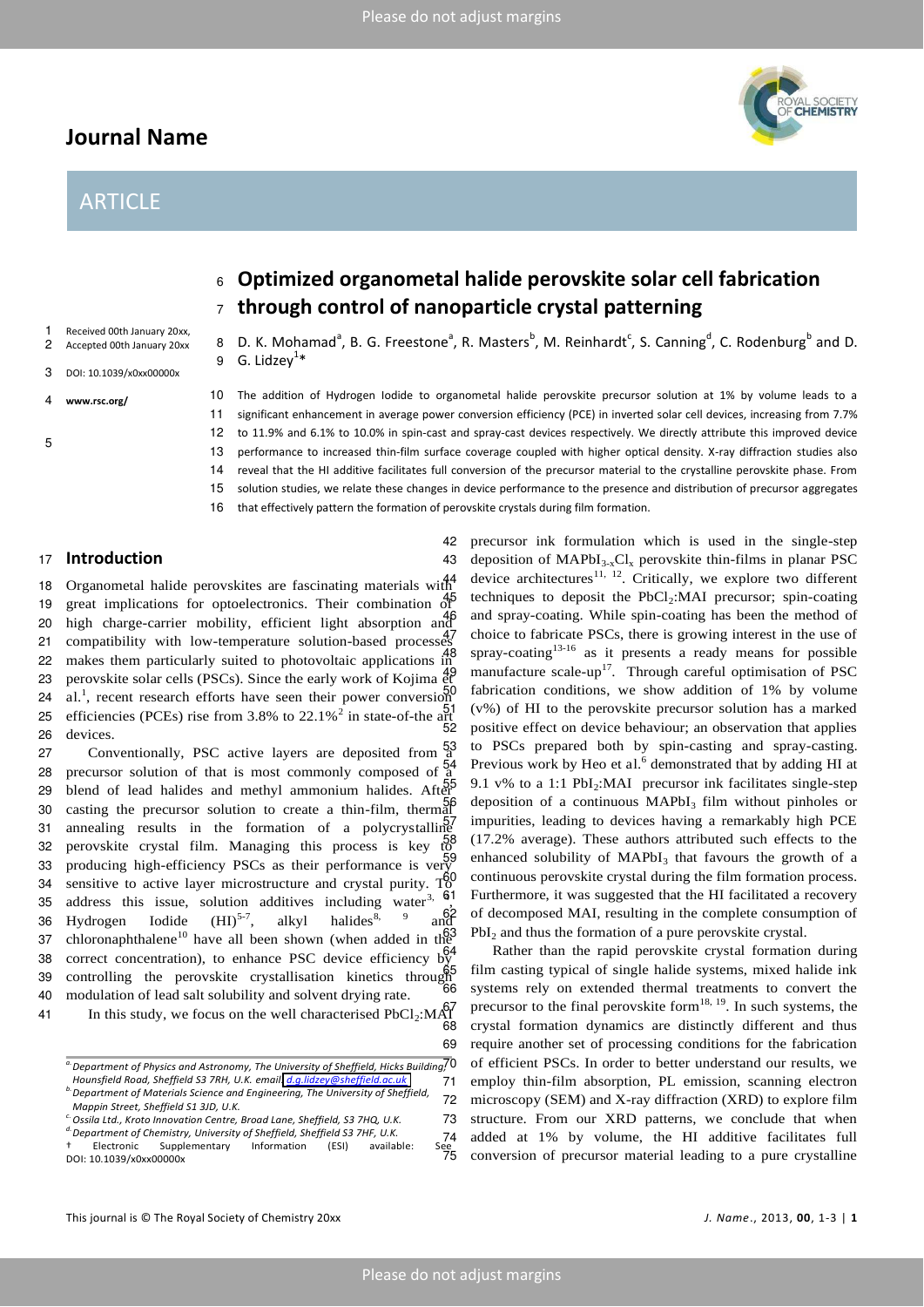perovskite phase. In addition, our measurements also suggest an increased lattice spacing that is consistent with an observed red- shift in the onset of absorption and PL. SEM images and optical absorption spectra confirm that thin-films processed from the additive-containing precursor solutions show enhanced surface coverage which further enhances PCE. At higher HI concentrations however, we observe a reduction in device efficiency that appears correlated with the formation of large, disconnected crystallites and poor film coverage. Our measurements confirm therefore that precise control over the 86 composition of the precursor ink is necessary to optimise the structure and performance of the final perovskite film.

|             | Spin-cast   |            | Spray-cast  |            |  |  |
|-------------|-------------|------------|-------------|------------|--|--|
| Metric      |             | $1 v\%$ HI |             | $1 v\%$ HI |  |  |
|             | No Additive | Additive   | No Additive | Additive   |  |  |
| PCE (%)     | 6.7(7.7)    | 12.5(13.8) | 6.1(8.7)    | 10.0(11.4) |  |  |
|             | ± 0.9       | ± 0.9      | ± 1.5       | ± 1.2      |  |  |
| FF (%)      | 58 (66)     | 71 (77)    | 65 (68)     | 67 (70)    |  |  |
|             | ± 8.8       | ± 3.6      | ± 2.2       | ± 3.3      |  |  |
| $J_{SC}$    | 14.1(17.2)  | 19.3(22.6) | 12.8(14.6)  | 17.0(17.4) |  |  |
| $(mAcm-2)$  | ± 1.3       | ± 1.4      | ± 1.3       | ±0.8       |  |  |
| $V_{OC}(V)$ | 0.82(0.88)  | 0.91(0.97) | 0.73(0.88)  | 0.88(0.93) |  |  |
|             | ± 0.07      | ± 0.03     | ± 0.10      | ± 0.06     |  |  |

Table 1 – Performance metrics of PSC devices measured under 1 Sun simulated 116 AM1.5G irradiation after 10 mins light soaking. Average values are expressed in bold, 117 champion metrics in parenthesis and the spread in metrics is represented by the 118 standard deviation.

# <sup>88</sup> **Results and Discussion**

89 We fabricated a series of devices based on the generic structupe

90 ITO/PEDOT:PSS/  $MAPbI_{3-x}Cl_{x}/LiF/Al$ , where the active 91 perovskite film was deposited from a MAI:PbCl<sub>2</sub>  $(2.9:1,0)$ 92 precursor solution in DMF containing HI at  $1 \text{ v\%}$ , with filmpa 93 being subsequently annealed at 90°C for 90 minutes. Here, both 94 spin-coating and spray-coating were used to deposit the 95 MAI:PbCl<sub>2</sub> precursor – see Experimental Methods for full in  $\log$ 96 formulation and device fabrication details. We summarise 97 performance metrics of devices containing a spin-cast and 98 spray-cast active layer in Table 1. It can be seen that by adding 99 HI to the precursor ink, there is a marked enhancement  $\frac{1}{2}$ 100 device performance in both spin-cast and spray-cast devices, 101 with PCE increasing from 7.7% to 11.9% and 6.1% to 10.0% 102 respectively. This is exemplified in Fig. 1(a) and (b) where we 103 plot PCE histograms for spin-cast and spray-cast devices 104 respectively (data recorded from devices containing the Hg 105 additive is plotted in red). For completeness, we also plot J-V 106 traces from champion PSCs deposited by spin- and spray-



107 Fig. 1 - PSC device performance summary: PCE histograms of PSCs prepared by spin-108 casting (part (a)) and spray-casting (part (b)) perovskite precursor inks without (black 109 circles) and with (red circles) the HI additive; Part (c) shows JV traces measured from 110 spin-cast (solid lines) and spray-cast (dashed lines) champion cells with and without  $\frac{1}{4}36$ 111 additive (red and black lines) under 1 Sun simulated AM1.5G irradiation. Part (d) shows<sup>7</sup> 112 the results of HI additive v% tuning experiments with spin-cast (closed circles) and 138 113 spray-cast (open circles) films (Note: lines are a guide to the eye). A device structure 139 inset. 114 schematic is shown in part (e).

119 casting in Fig. 1(c). Our analysis clearly demonstrates that the observed improvement in device performance is statistically significant.

In a 1 v% HI precursor film we find that the majority of this efficiency improvement results directly from an increase in the  $J_{SC}$ , although small increases in  $V_{OC}$  and FF are observed as well. We have in fact explored a range of HI concentrations as shown in Fig. 1(d). Here it is evident that  $1 \vee \%$  represents an optimum HI additive concentration for both device fabrication methods, although it is clear that the spin-cast devices have higher peak and average efficiency in general than the analogous spray-cast devices. This disparity arises from reduced active-layer uniformity and the fact that these films require thicker layers of PCBM to effectively planarise them<sup>20</sup>. Above an optimum 1 v% HI concentration, we find a dramatic roll-off in PSC device performance that results from significant reductions in *FF*, *J*<sub>*sc*</sub> and *V*<sub>*oc*</sub> (see Fig. S3 and S4). To explore



Fig. 2 - White light microscope images taken in reflection mode showing the development of PEDOT:PSS/MAPbI<sub>3-x</sub>Cl<sub>x</sub> thin-film microstructure upon increasing precursor ink HI v% from 0% (part (a)) up to 4% (part (d)). A 1 µm scale bar is shown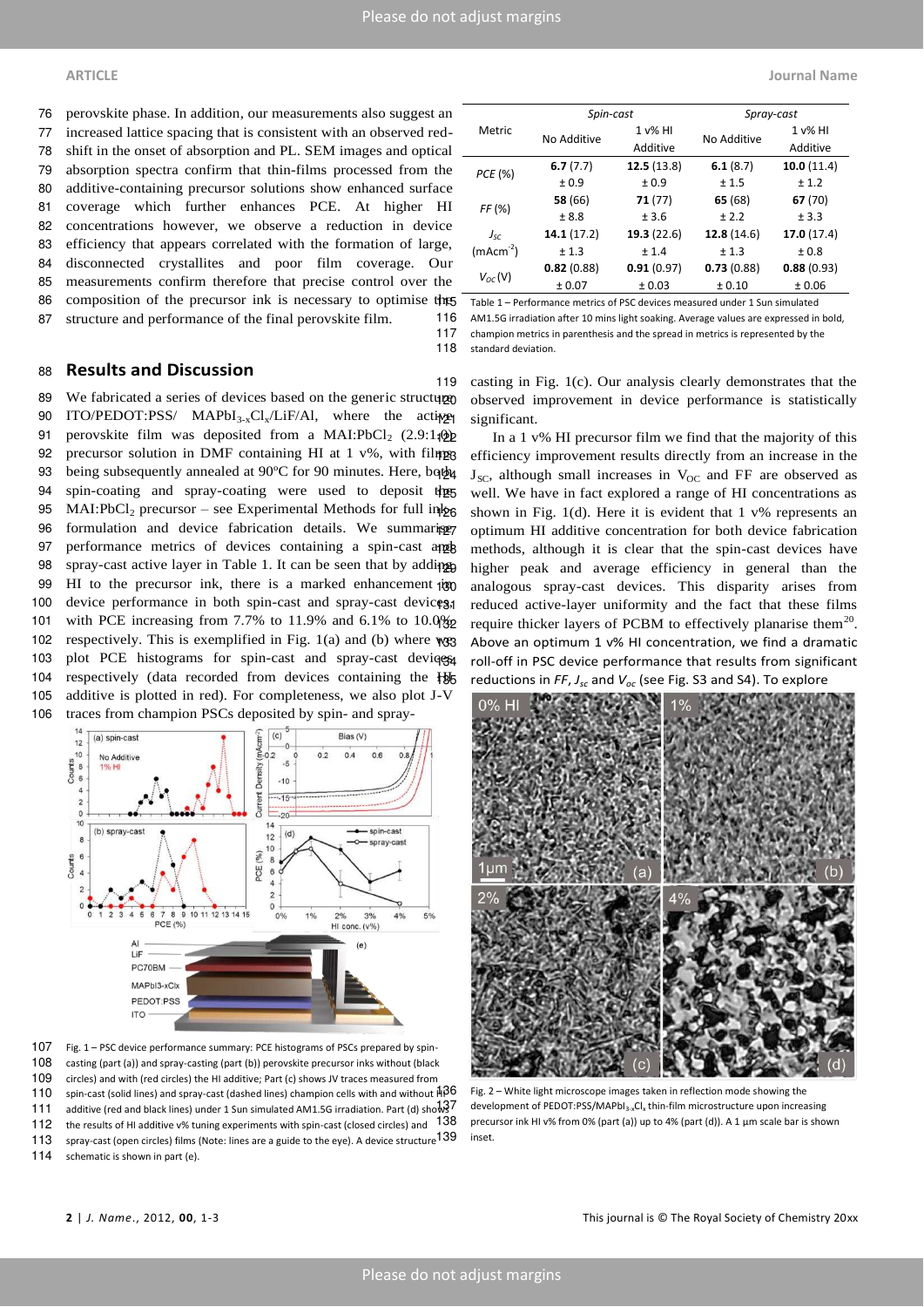140 the origin of this reduction, we used white light reflection? 141 microscopy to characterise PEDOT:PSS/MAPbI<sub>3-x</sub>Cl<sub>x</sub> thin63 142 films (post anneal) that were cast using different initial 143 concentrations of HI (see Fig. 2(a) to (d)). Here, it can be set 665 144 that films containing 0 v% and 1 v% of HI appear relativel§6 145 compact, however as the HI concentration is increased, the fil $\delta$ 146 is increasingly characterised by large, disconnected crystallites 147 having poor surface coverage. This reduction in surfate9 148 coverage is correlated with a progressive reduction in thin-film10 149 optical density as shown in Fig.  $S5(a)$  and (b), suggesting that 150 reduced light harvesting ability plays a role in reducing deviced 151 efficiency. It is apparent however that the addition of 1 v% HMB 152 to the precursor solution enhances the performance of devices 153 fabricated by spin- and spray-casting, and underlines the 154 importance of this finding as a transferrable method flor6 155 controlling perovskite crystallisation dynamics and promoting 156 high PCE.

<span id="page-3-0"></span>

157 Fig. 3 – SEM images of ITO/PEDOT:PSS/MAPbl<sub>3-x</sub>Cl<sub>x</sub> thin-films spin-cast from additive<sup>-</sup>213 158 free (parts (a), (c), (e)) and additive-containing (parts (b), (d), (f)) precursor solutions 159 imaged with different detectors and at different magnifications, respectively: (a) and  $214$ 160 (b) are backscattered electron (BSE) images, with (c) to (f) being secondary electron<sup>215</sup> 161 (SE) images. A 1 µm scale-bar is shown inset.

To further explore the role of the HI precursor additive on modifying perovskite film-structure, we have used scanning electron microscopy (SEM) to explore  $MAPbI<sub>3</sub>$  $_{x}Cl_{x}/$ PEDOT:PSS films at higher resolution as shown in Fig. 3. Here, we compare films cast from solutions without (Fig.  $3$  (a),  $(0, (e))$  and with a 1% HI additive (Fig. 3  $(b)$ ,  $(d)$ ,  $(f)$ ) at comparable thickness (see Table S1). In all figures, the darkest areas correspond to gaps in the film that are most clearly identified in the back-scattered electron (BSE) images as shown in Fig.  $3$  (a) and (b). From the latter it is immediately clear that the film cast from the precursor containing the  $1 \text{ v\%}$  HI additive forms a more continuous layer and has a significantly increased surface coverage, being 93.8% (no additive) and 99.7% with 1 v% HI additive. We believe this increase in film coverage is partially responsible for the observed increase in PSC photocurrent due to the enhanced optical absorption in 178 these films. However it is also likely that in devices processed without the HI additive, uncovered regions of PEDOT:PSS form a Schottky junction with the overlying PCBM with a  $V_{OC}$  $\sim 0.5$ V leading to an overall reduction in cell V<sub>OC</sub><sup>21</sup>. The SE images (see Fig.  $3(c)$  to (f), reveal the individual grains from which we determine the average size of the crystallites in films cast from additive-free precursor inks is 36% smaller than films cast without the HI additive (527  $\pm$  20 and 385  $\pm$  19 nm respectively). These findings are in agreement with morphological studies of such samples<sup>22-24</sup>. From the lower magnification images (Fig. 3(c) and (d)) it as apparent that films cast from the precursor containing the HI additive show strong local morphology variations and contain two distinctly different morphologies: (1) rounded and (2) elongated crystallites. The latter is absent in the film cast from the precursor without the HI additive. In the higher magnification images of both materials (Fig. 3 (e) and (f)) it becomes clear that smaller grains are located on top of rather larger grains. All of the above observations are consistent with a model proposed by Williams et al.<sup>25</sup>, that explains the morphological variations in MAPbI<sub>3-x</sub>Cl<sub>x</sub> films as a result of templated topotactic selfassembly in the presence of chloride. In this model the larger rectangular structures in Fig.  $3(d)$  and  $3(f)$  are suggested to result from the rapid growth of  $MAPbCl<sub>3</sub>$  present only in films cast from fresh solutions containing  $PbCl<sub>2</sub>$  linked to subtle variations in chloride concentration due to aggregation in the solution<sup>25</sup>. We note the absence of such rectangular features in films cast from solutions without the HI additive (Fig.  $3(c)$  and  $3(e)$ ) and speculate that it is related to the nature of aggregates in the additive-free solutions as discussed further below. Thus, the addition of HI to the precursor solution has a strong influence on the perovskite crystallisation dynamics and thus the resultant morphology of the converted perovskite thin-film.

In Fig.  $4(a)$  we plot the optical absorption spectra of spincast perovskite films cast with and without the HI additive (1%) deposited onto an ITO/PEDOT:PSS substrate. It is found that there is a clear increase in optical density (by 6%) across the entire spectrum resulting from the addition of HI to the 216 precursor solution. Given that these films are of comparable 217 thicknesses, this increase in absorption may be accounted for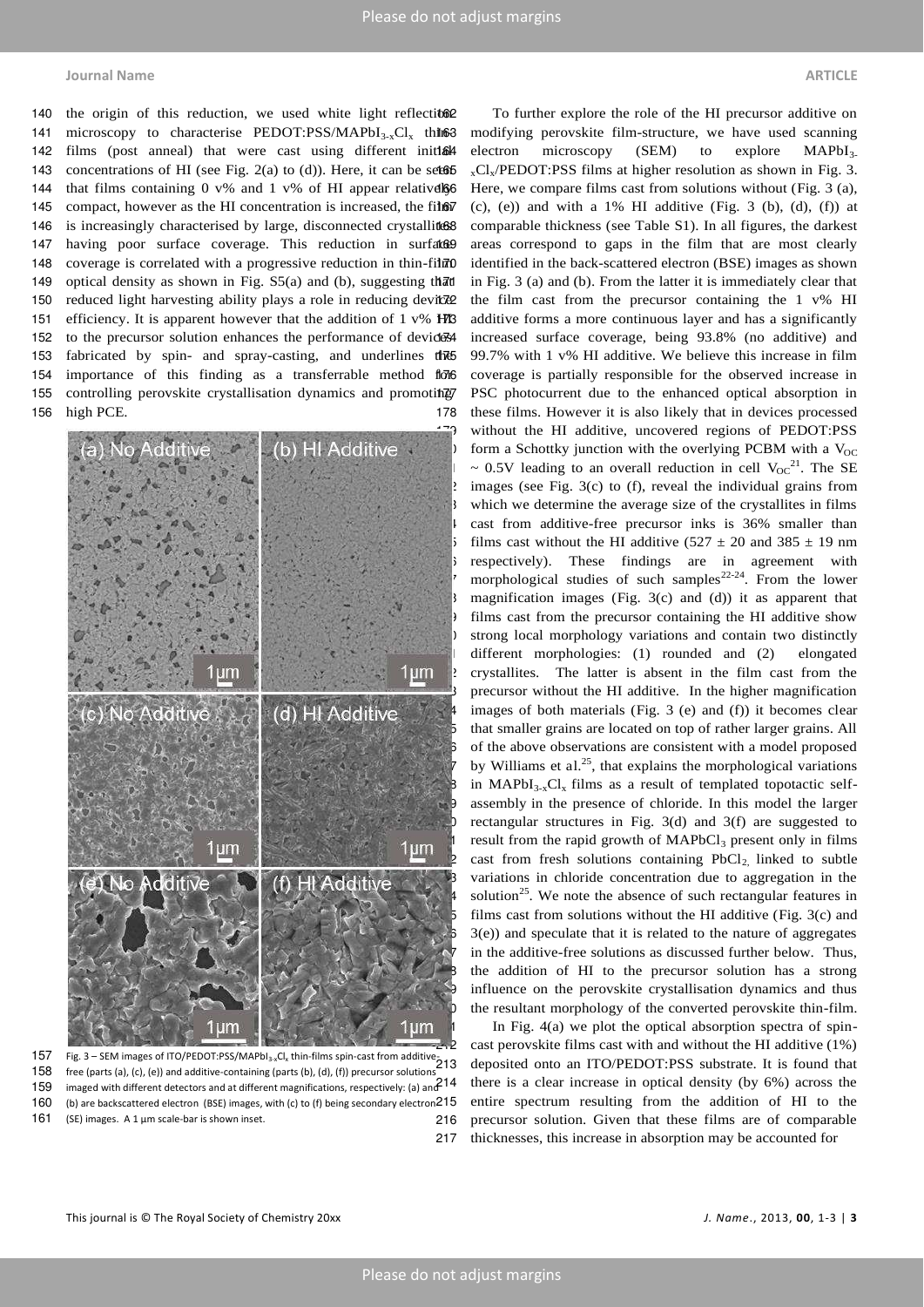

219 prepared from precursor solutions without (black line) and with (red line) a 1  $\frac{1065}{200}$ 220 HI-additive. Part (a) plots steady-state optical absorption spectra. Part (b) shows 221 steady-state PL spectra (left-axis) with a Tauc plot (right-axis) showing absorption<br>221 steady-state PL spectra (left-axis) with a Tauc plot (right-axis) showing absorption 222 data.

223 by an increase in surface coverage across the active layer $269$ 224 fact that is supported by SEM images shown in Fig. 3(a)  $a\overline{a}d\theta$ 225 (b). However, since this disparity lies within the error of  $d\vec{r}$ 226 profilometry measurement, we cannot rule out a simple change 227 in thickness between samples being responsible for  $\frac{47}{3}$ 228 observed increase in optical density. Interestingly, the 229 absorption onset is also is red-shifted by 13 meV in the 1  $\frac{2}{\sqrt{5}}$ 230 additive-containing films as can be seen in the Tauc plot sho $\sqrt[2]{6}$ 231 in Fig. 4(b). This red-shift in absorption onset is accompanied 232 by a similar red-shift in PL emission as is also shown in  $3\frac{27}{9}$ 233 which is believed to result from enhanced perovskite crys<sup>27</sup>aP 234  $growth<sup>10</sup>$ .

235 In Fig. 5, we present XRD patterns recorded from films cast 236 from precursor solutions both with and without a 1 v%  $402$ 237 additive onto an ITO/PEDOT:PSS surface. An uncoate &B 238 ITO/PEDOT:PSS control sample is also shown for reference, 2884 239 it appears that many features in the XRD patterns arise from  $\frac{239}{100}$ 240 this substrate. We see a small feature at  $23.8^\circ$  ( $\ddagger$ ) which has 241 been assigned to the mixed halide  $MAPbI_{3-x}Cl_x$  perovskated 242 cubic phase<sup>26</sup>. Peaks associated with the MAPbI<sub>3</sub> perovskite  $\frac{268}{400}$ 243 marked using an asterisk (\*) and are located at 14.3, 28.6, 322099 244 43.4° (tetragonal I4/mcm  $(\beta)$  phase)<sup>27</sup>. All of these peaks  $\frac{200}{400}$ 245 more intense and shifted to smaller angles in films cast usi $\frac{200}{100}$ 246 the HI additive. This result suggests that the perovskite latt<sup>292</sup> 247 spacing increases from  $6.18$  to  $6.19\text{\AA}$  in response to  $40\text{\AA}$ 248 addition of HI to the precursor ink; a result also consistent ware 249 red-shifted absorption and PL onsets shown in Fig.  $4(b)$ .  $2\frac{95}{6}$ 250 change in composition, possibly due to differences in chloring 251 concentration may explain this effect in terms of latt $\mathbb{R}$ 252 distortion<sup>28</sup>. Furthermore, we find an absence of peaks 253 associated with the intermediate perovskite reaction produ $299$ 

254 marked with a dagger (†) at 15.7 and  $31.7^{\circ 28}$  and PbI<sub>2</sub> at 12.8<sup> $\circ$ 27</sup> 255 suggesting that the addition of HI to the precursor solution 256 facilitates full conversion of the precursor to perovskite crystal 257 phase.



258 Fig. 5 - X-ray diffractograms of representative ITO/PEDOT:PSS/MAPbI<sub>3-x</sub>Cl<sub>x</sub> thin-films<br>259 spin-cast from a precursor solution without (black lines) and with a 1v% HI-additive spin-cast from a precursor solution without (black lines) and with a 1v% HI-additive (red 260 lines) precursor solutions. Data recorded on an uncoated ITO/PEDOT:PSS substrate is 261 shown for comparison using a dashed blue line. Regions marked with boxes are shown 262 expanded in the insets. Features assigned to the perovskite crystal and intermediate 263 phase are marked with \* and † respectively. ‡ refers to the mixed halide cubic phase.

Finally, we turn out attention to the effect of HI in the context of solution engineering and present the results of these studies in Fig. 6. After ink preparation, we find that perovskite precursor inks appear turbid indicating the presence of 268 unsolvated precursor materials. In Figure 6(a) to (c) we demonstrate that by adding small quantities of HI, we effectively eliminate these suspended particles leading to the formation of a clear solution. This observation is supported by 272 the dramatic reduction in dynamic light scattering (DLS) count rate after HI addition. This measurement confirms that on addition of HI, there is (i) a large reduction in solution turbidity, and (ii) a change in the average particle size. Indeed, without the presence of HI, the solution contains a significant population of micron-sized crystallites (1370  $\pm$  480 nm). On addition of  $1 \text{ v\% } H$ , these are apparently absent, and are replaced by a population of nanoparticles having a diameter of 280 1.7  $\pm$  0.4 nm (see Fig S6(a) and (b)). We note that Williams et al.<sup>25</sup> have also detected the presence of 40 nm diameter aggregates in this precursor ink formulation. Note that owing to difficulties associated with effectively separating the aggregates from their parent solutions without significantly altering them, we restrict our investigation to comparative studies of precursors in solution as shown in Fig. 6. Given the large disparity between MAI and  $PbCl<sub>2</sub>$  material solubility (see Fig.  $6(e)$  and (f)), we suspect that the suspended particles are in fact **289** undissolved  $PbCl_2$  microcrystals<sup>25, 29</sup>. We find that mixing the precursors leads to a large increase in  $PbCl<sub>2</sub>$  solubility and gives the ink a yellow appearance implying the formation of a lead polyhalide-based soft coordination complex with corresponding red-shifted excitonic absorption<sup>30</sup>. However, this process alone does not appear to be sufficient to fully disrupt the cohesive forces within the  $PbCl<sub>2</sub>$  precursor and some material remains undissolved in the ink without the presence of the HI additive. It is clear therefore that HI additive has a marked effect on the  $PbCl<sub>2</sub>$  solubility. This can be evidenced in Fig. 6(g) to (i), where we show that the addition of 2% HI to a  $PbCl<sub>2</sub>$  solution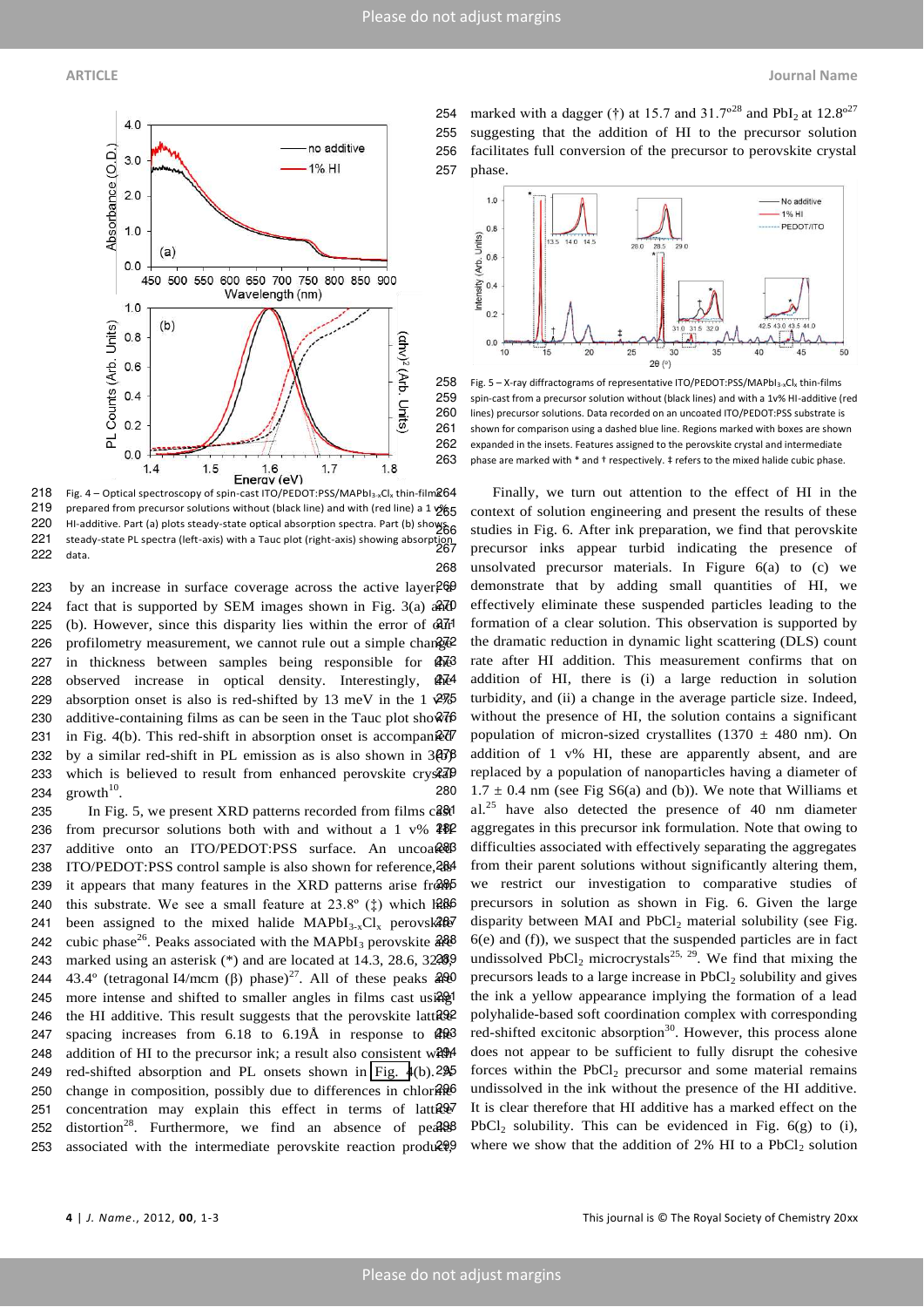# **Journal Name ARTICLE**

300 just above its solubility limit in DMF  $(40 \text{ mg/ml})$  appears 328

301 solvate all the previously undissolved  $PbCl<sub>2</sub>$  solid. We find the solution 302 this solvation process is accompanied by a colour change of the 303 solution from colourless to yellow, indicative of the presence 32ft

304 a mixed lead-halide coordination compound.



305 Fig. 6 - The effect of HI addition on DMF-based perovskite precursor solutions. Part (a) 306 2.9:1.0 MAI:PbCl<sub>2</sub> precursor ink at 500 g/l before vortex mixing, (b) after 2 mins vortex 300 2.3.1.0 minimum borg preceded interests on the part (d) shows the pure MAI<br>307 mixing and (c) after 1% HI addition and further mixing. Part (d) shows the pure MAI  $308$  and PbCl<sub>2</sub> precursors before solvent is added, (e) immediately after DMF solvent 309 addition at 312 and 188 mg/ml respectively, and (f) after extended vortex mixing. Pa $365$ 310 (g) shows pure PbCl<sub>2</sub> in DMF at 40 mg/ml after extended mixing, (h) immediately aft $866$ 311 2% HI addition, and (i) after further vortex mixing. DMF containing 1% HI is shown fog67 312 comparison in part (j).

313 We propose therefore that by adding HI to our mixed 314 precursor inks, we are able to shift the dynamic solution 315 equilibria from undissolved  $PbCl<sub>2</sub>$  microcrystallites towards a<sup>369</sup> 316 fully coordinated mixed halide complex that is readily solvated.<sup>370</sup> 317 The position of this equilibrium is expected to influence  $\text{crys}\^2 d1$ 318 microstructure through the templated self-assembly processed 319 directed by formation of the chloride-rich  $(MAPbC<sup>3</sup>)<sup>3</sup>$ 320 intermediate phase<sup>25</sup> or through the size and population  $\frac{374}{1}$ 321 PbCl<sub>2</sub>heterogeneous nucleation sites<sup>29</sup>. Both of these spec $\frac{375}{6}$ 322 have been implicated in the dynamics of film formation which  $\beta$ 323 is supposed to extend as far back as the solution state up $\frac{37}{60}$ 324 deposition<sup>31</sup>. In films prepared from inks without the additi $\frac{328}{96}$ 325 we speculate that the presence of significant amounts of  $Pb\ddot{\theta} \tilde{l}_2^0$ 326 suspended in the solution as large microcrystals is likely to  $le^{380}$ 327 to a non-stoichiometric mixture of precursor materials that will

hamper this process. It is not clear however why device efficiency is further reduced when perovskite films are cast from precursor solutions containing more than  $1 \vee\%$  of the HI additive. We speculate that small changes in the size or 332 population density of chloride-rich nanoparticles (as suggested 3<sup>00</sup>3 by the intensity reduction in DLS scattering signal (see Fig.  $S<sub>6</sub>(c)$ ) will disrupt structural templating in the nascent 5 perovskite thin-film. Indeed, changes in the population of nanoparticles able to act as nucleation sites for the growth in 337 crystallites is likely to result in a distinct change in active-layer microstructure from a dense arrangement of elongated crystallites to one which is characterised by large disconnected crystallites and poor surface coverage. We do not expect chemical reactions between HI and precursor materials, however recovery of decomposed MAI is possible by reaction between MA and HI. We anticipate that HI will be removed from the film during the extended annealing stage and is merely added to engineer the solution for favourable device processing.

It is worth noting that our HI additive is based on a 57wt% HI solution in water. Therefore, we cannot rule out any effects associated with increasing water concentrations in our precursor inks as we add greater amounts of HI. Large concentrations of water ( $>3$  v%) have been shown to reduce perovskite/PEDOT surface coverage due to the differing solubilities of precursors – in particular  $PbCl<sub>2</sub>$  is poorly  $\blacktriangleright$  solvated by water in contrast with MAI<sup>3</sup>. Such effects may alter the precursor-perovskite reaction kinetics by facilitating rapid mass transfer of MAI and by accelerating the removal of excess MAI formation of methylamine and HCl via acid-base interactions between MAI and water $32, 33$ . Water incorporation into the perovskite lattice, as  $MAPb_{3-x}Cl_x \n In H_2O$  hydrate, is thermodynamically favoured and therefore expected to occur spontaneously<sup>34</sup>. However, the crystalline hydrate species lie beyond the detection limit of our XRD measurement (the features expected at 8.6, 11.6 and  $11.7^{\text{o}35, 36}$  appear absent). Nevertheless, the emergence of an increasing hysteresis in JV sweeps in devices processed with increasing HI v% (see Fig. S1-2) suggests that water may in fact be incorporated within the perovskite lattice leading to the presence of a greater concentration of mobile ions $37$ .

# <sup>368</sup> **Conclusion**

We have fabricated  $MAPbI_{3-x}Cl_x$  photovoltaic devices based on an inverted architecture, and have explored the effect of the addition of a small volume of a hydrogen iodide additive to the precursor solution that is used to cast the device active layer. We fabricate a range of devices in which various quantities of HI were added to the precursor solution, and find that devices cast from a precursor containing 1 v% HI have enhanced power conversion efficiency (13.8% champion power conversion efficiency,  $(12.5 \pm 0.9)$ % average efficiency). We propose that the HI additive has a strong effect on  $PbCl<sub>2</sub>$  solubility and therefore regulates the size and population of aggregates which are implicated in the structural templating occurring early in the film-formation process. We find a small amount  $(1 \text{ v\%})$  of HI 382 leads to the dissolution of large  $PbCl<sub>2</sub>$  microcrystals and drives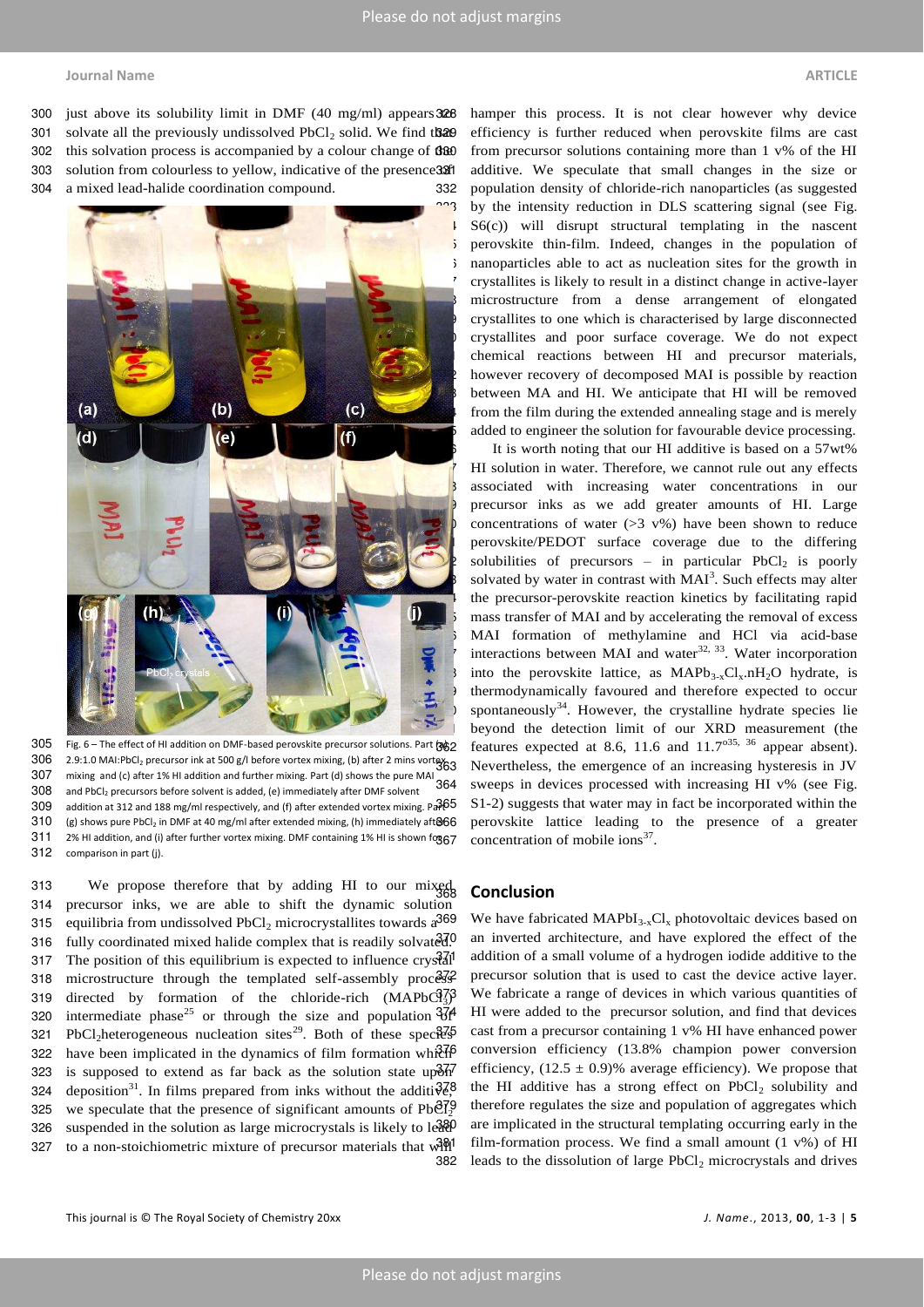383 the dynamic solution equilibria toward the formation of fulls 384 coordinated lead polyhalide coordination complexes which has 385 a marked positive effect on device efficiency; an observation 386 that is replicated in devices that are prepared by both spin-1 387 casting and spray-casting. We have used our XRD to study the 388 structure of the perovskite films, and conclude that the HI 389 additive facilitates full conversion of precursor material leadiant 390 to a pure crystalline perovskite phase. In addition, we see 445 391 increased lattice spacing and corresponding red-shift 446 392 absorption and PL onsets. SEM images and optical absorption 393 spectra confirm that thin-films processed from precurs to the 394 solutions containing 1 v% HI additive have enhanced surfactors 395 coverage which further enhances PCE.

### <sup>396</sup> **Materials and Methods**

### 397 **Solar Cell Fabrication**

398 ITO substrates (20  $\Omega$   $\square$ <sup>-1</sup>) purchased from Ossila Ltd were fi**f**<sup>55</sup> 399 cleaned by sonication in Helmanex solution, deionized water 400 then isopropyl alcohol (IPA), then dried with compressed 401 nitrogen and ozone-plasma treated before use. To deposible 402 PEDOT:PSS by spin-coating, Clevios PVP AI4083 was fits 403 filtered through a 0.45  $\mu$ m PVDF syringe filter and then sp $\frac{460}{10}$ 404 cast at 5000 rpm to form a  $35\pm2$  nm thick layer that was then 405 annealed in air at 120 ºC for 10 minutes prior to use.

406 For spray-coating (USI prism 300), the ultra-sonic tip was 407 held at 40 mm above the substrate surface and vibrated at  $464$ 408 kHz while fluid from a coating reservoir above was fed to the 409 tip. The ink droplets created were directed to the surface using a 410 carrier gas whose pressure was set to 10 psi giving a wide spr $466$ 411 pattern (ca 50 mm). At the same time, the spray head  $w46s7$ 412 robotically scanned a distance of 150 mm over ITO devices 413 substrates in a single pass. We also found that multiple passed 414 spray-routines create poor quality films as they tend to re-415 dissolve the underlying films. Unlike airbrush techniques in 416 which droplets contain very little solvent when they reach the 417 surface, ultrasonic spray-cast films consist of droplets that 418 coalesce to form a fully wet film before drying<sup>38</sup>. Note that  $\frac{47}{9}$ 419 width of the spray-pattern is significantly larger than that of the 420 individual device pixels (each having a size  $(2 \times 2)$  mm<sup>2</sup>), and  $\delta$ 421 thus significant heterogeneity across the spray-mist pattern $4\overline{46}$ 422 the sample surface is not anticipated. Substrates were mounted 423 on a hotplate to ensure stable elevated temperatures in order $47\delta$ 424 control the wet film drying rate.

425 Perovskite precursor solutions were prepared from methyl 426 ammonium iodide (MAI, purchased from Ossila Ltd), hydrogen 427 iodide (Sigma 210021) and PbCl<sub>2</sub> (Sigma 203572) and were 428 used as received. Spin-coated samples were cast at a spin-speed 429 of 4000 rpm from a 500 mg ml<sup>-1</sup> 2.9:1.0 MAI:PbCl<sub>2</sub> solution 430 containing 0 to 4v% HI in DMF (Sigma 227056). Prior to filler 431 deposition, both the substrate and casting solution were held<sup>486</sup> 432 a temperature of 90 °C and 70 °C respectively to enable rapid 433 drying of the films and to optimize device performance. Spray-434 cast perovskite precursor films were deposited from a 200 mg/ 435 ml<sup>-1</sup> 2.9:1.0 MAI:PbCl<sub>2</sub> solution in DMF containing 0 to  $4\frac{488}{9}$ 436 HI (solution at ambient temperature) onto substrates held at  $\frac{4}{90}$ 437 °C with a head-speed of 220 mm  $s^{-1}$ . In all cases, film thickness was determined from post-annealed films at five locations using profilometry. Spray-coated and spin-coated film thickness was adjusted to be within 20% of each other however the addition of HI was seen to modulate this (see Table S1). Lab humidity was controlled with an air conditioning system and a desiccant dehumidifier (Humidity control systems Ltd DC31 T16).

The perovskite films were spin-coated with a  $PC_{70}BM$ electron-extraction layer (95% purity supplied by Ossila Ltd). Spin-cast films were deposited in a nitrogen-filled glove-box. PCBM solutions for spin-casting were prepared at 50 mg  $ml<sup>-1</sup>$ or 70 mg m $l^{-1}$  in chlorobenzene, creating 150 and 200 nm thick films respectively. Prior to deposition, solutions were heated to 450 70 °C for 1 hour, allowed to cool and then filtered through a 451 0.45 µm PTFE syringe filter.

452 A cathode of LiF and aluminium was thermally evaporated 453 at 2 nm at 0.1 Å  $s^{-1}$  and 100 nm at 1 Å  $s^{-1}$  respectively within a 454 vacuum chamber held at ca  $10^{-6}$  mbar. Devices were encapsulated using a UV-treated epoxy (supplied by Ossila Ltd) before testing.

Steady-state photoluminescence was performed using a Laser- LDCU CW 450nm diode laser rated at 1mW with a **450** power density of  $\sim 0.1$  W/cm<sup>2</sup> on the sample. All photoluminescence spectroscopy was performed under vacuum  $(<10<sup>-5</sup>$  mBar). UV-vis measurements were performed under 462 ambient conditions using UV-VIS-NIR light source (Ocean Optics – DH-2000-BAL), collection fibre optic cables (Ocean Optics) and spectrometer (Ocean Optics – HR2000+ES).

### 465 **Xray diffraction**

Thin-film X-ray diffraction was performed on perovskite/PEDOT:PSS/ITO glass samples using a Bruker D8 diffractometer using Cu-K $\alpha$  radiation in 0.05° increments over the Bragg angle range of 10−50°.

# 470 **SEM**

Samples were imaged in a FEI Nova NanoSEM 450, operating at a primary beam energy of 5 keV. The through-lens detector (TLD) was used to collect images at a working distance of 5 mm with immersion lens active. For surface coverage measurements, the TLD was set to backscattered electron imaging mode in order to generate images that best emphasised any holes in the film. For crystallite size measurements the TLD was set to secondary electron mode in order to generate 479 images that better highlighted grain boundaries.

### 480 **Dynamic Light Scattering (DLS).**

Perovskite precursor ink solutions were prepared under representative conditions and analysed using a Malvern Zetasizer NanoZS instrument. Data were averaged over three consecutive measurements of ten runs each. Measurements were made at 25°C.

## 486 **Solar cell characterisation**

Device performance was tested under ambient conditions using a Newport 92251A-1000 solar simulator (AM1.5). An NREL certified silicon reference cell was used to calibrate the integrated light-output from the simulator to 100 mW  $\text{cm}^{-2}$  at 25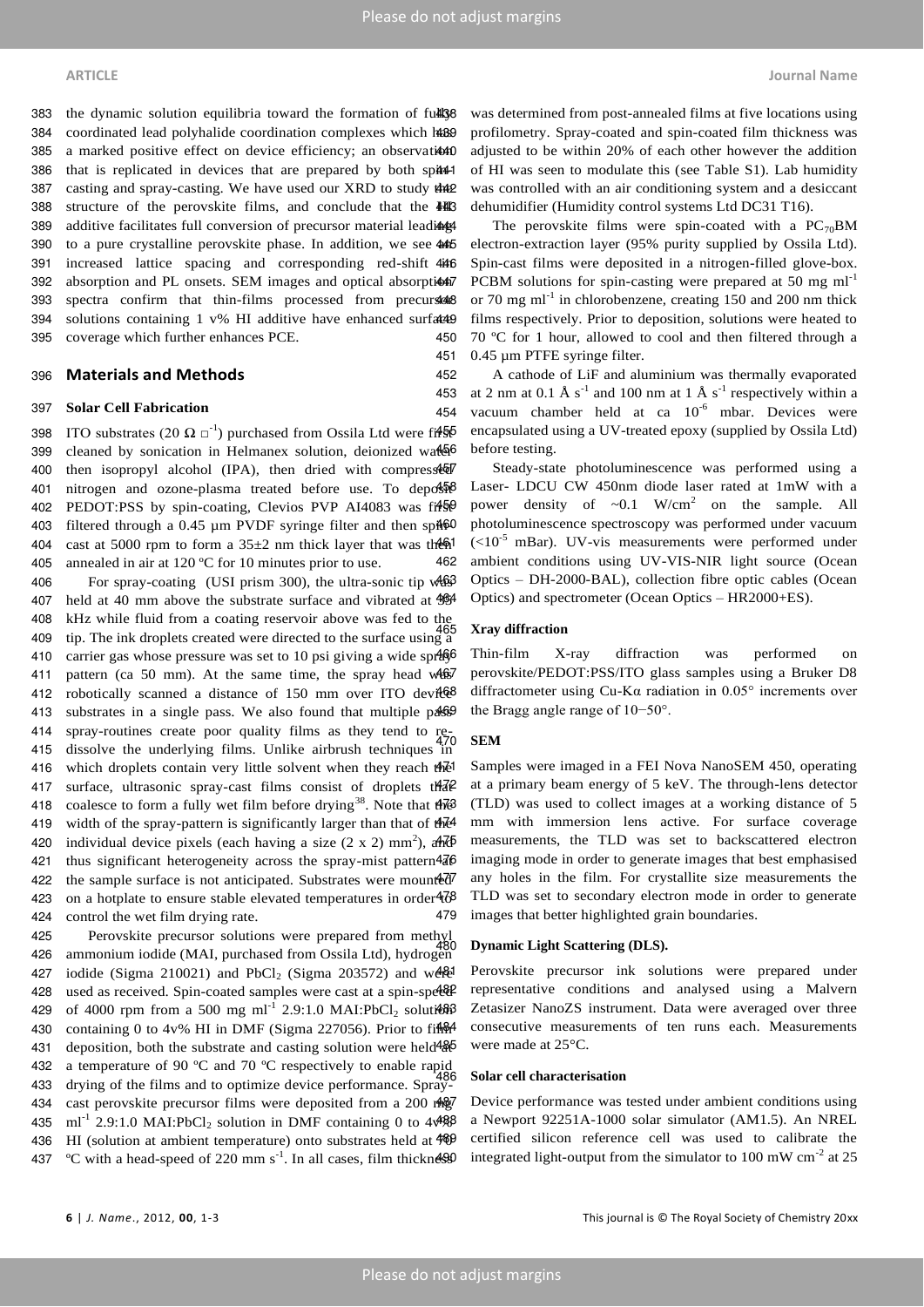491 °C. Here, an aperture mask (0.025 cm<sup>2</sup>) was placed over ea $\mathbb{R}^4$ 492 solar cell to accurately define the device area and minim $\frac{5}{2}$ 493 absorption of stray light. PCEs were determined for a  $c\bar{e}^{4\beta}$ 494 initially held at +1 V, swept to -1 V and back to +1V a rate of 495 .  $0.4 \text{ V s}^{-1}$ . Performance metrics are quoted from the portion of  $551$ 496 V sweep as the bias is swept from +1 to -1V.

# <sup>497</sup> **Acknowledgements**

498 This work was funded by the UK Engineering and Physi $\frac{55}{60}$ 499 Sciences Research Council via grants EP/M025020/1 'High'<br>500 resolution mapping of performance and degradation 500 resolution mapping of performance and degradation 501 mechanisms in printable photovoltaic devices', EP/J017361/1 502 'Supersolar Solar Energy Hub' and EP/M014797/1 'Improved 503 Understanding, Development and Optimisation of Perovskites-504 based Solar Cells' and EP/N008065/1 'SEE MORE3 505 SECONDARY ELECTRON EMISSION - MICROSCOBX4 506 FOR ORGANICS WITH RELIABLE ENGINEERING65 507 PROPERTIES'. B.F. thanks the EPSRC for the provision of 666 508 studentship via the 'Centre for Doctoral Training in New and  $\frac{600}{668}$ 509 Sustainable PV' (EP/L01551X/1).

# <sup>510</sup> **References**

- 511 1. A. Kojima, K. Teshima, Y. Shirai and T. Miyasaka, Journal 512 *the American Chemical Society*, 2009, **131**, 6050-6051.
- 513 2. W. S. Yang, J. H. Noh, N. J. Jeon, Y. C. Kim, S. Ryu, J. Segg
- 514 and S. I. Seok, *Science*, 2015, **348**, 1234-1237.
- 515 3. X. Gong, M. Li, X.-B. Shi, H. Ma, Z.-K. Wang and L.-S. Ligg<sub>7</sub>
- 516 *Advanced Functional Materials*, 2015, **25**, 6671-6678. 517 4. L. Ling, S. Yuan, P. Wang, H. Zhang, L. Tu, J. Wang, Y. Zhang
- 518 and L. Zheng, *Advanced Functional Materials*, 2016, **26**, 519 5028-5034.
- 520 5. J. H. Heo, D. H. Song and S. H. Im, *Advanced Materials*, 521 2014, **26**, 8179-8183.
- 522 6. J. H. Heo, D. H. Song, H. J. Han, S. Y. Kim, J. H. Kim, D. Kigg4 523 H. W. Shin, T. K. Ahn, C. Wolf, T.-W. Lee and S. H.  $\frac{100}{35}$ 524 *Advanced Materials*, 2015, **27**, 3424-3430.
- 525 7. P. F. Luo, W. Xia, S. W. Zhou, L. Sun, J. G. Cheng, C. X.  $\frac{X}{387}$ 526 and Y. W. Lu, *Journal of Physical Chemistry Letters*, 20 $\frac{1}{6}$ 527 **7**, 3603-3608.
- 528 8. C.-C. Chueh, C.-Y. Liao, F. Zuo, S. T. Williams, P.-W. Liagg 529 and A. K. Y. Jen, *Journal of Materials Chemistry A*, 2015, **3**, 530 9058-9062.
- 531 9. P.-W. Liang, C.-Y. Liao, C.-C. Chueh, F. Zuo, S. T. Willianggg 532 X.-K. Xin, J. Lin and A. K. Y. Jen, *Advanced Materials*, 20<sub>44</sub> 533 **26**, 3748-3754.
- 534 10. X. Song, W. Wang, P. Sun, W. Ma and Z.-K. Chen, *Applied*  535 *Physics Letters*, 2015, **106**, 033901.
- 536 11. P. Docampo, J. M. Ball, M. Darwich, G. E. Eperon and  $H_{598}$ 537 Snaith, *Nature Communications*, 2013, **4**.
- 538 12. H. P. Zhou, Q. Chen, G. Li, S. Luo, T. B. Song, H. S. Duan<sub>600</sub> 539 R. Hong, J. B. You, Y. S. Liu and Y. Yang, *Science*, 2014, **345**, 540 542-546.
- 541 13. S. Das, B. Yang, G. Gu, P. C. Joshi, I. N. Ivanov, C.  $\frac{\partial}{\partial 3}$ 542 Rouleau, T. Aytug, D. B. Geohegan and K. Xiao,  $\frac{1664}{160}$ 543 *Photonics*, 2015, **2**, 680-686.
- 543 *Photonics*, 2015, **2,** 680-686.<br>544 14. J. G. Tait, S. Manghooli, W. Qiu, L. Rakocevic, L. Kootstrag 545 M. Jaysankar, C. A. M. de la Huerta, U. W. Paetzold, R.

546 Gehlhaar, D. Cheyns, P. Heremans and J. Poortmans, 547 *Journal of Materials Chemistry A*, 2016, **4**, 3792-3797.

- 548 15. A. T. Barrows, A. J. Pearson, C. K. Kwak, A. D. F. Dunbar, A. 549 R. Buckley and D. G. Lidzey, *Energy & Environmental*  550 *Science*, 2014, **7**, 2944-2950.
- 551 16. Z. Liang, S. Zhang, X. Xu, N. Wang, J. Wang, X. Wang, Z. Bi, 552 G. Xu, N. Yuan and J. Ding, *Rsc Advances*, 2015, **5**, 60562- 553 60569.
- 554 17. F. C. Krebs, *Solar Energy Materials and Solar Cells*, 2009, 555 **93**, 394-412.
	- 556 18. J. You, Y. Yang, Z. Hong, T.-B. Song, L. Meng, Y. Liu, C. 557 Jiang, H. Zhou, W.-H. Chang and G. Li, *Applied Physics*  558 *Letters*, 2014, **105**, 183902.
	- 19. G. E. Eperon, V. M. Burlakov, P. Docampo, A. Goriely and 560 H. J. Snaith, *Advanced Functional Materials*, 2014, **24**, 151-157.
	- 20. D. K. Mohamad, J. Griffin, C. Bracher, A. T. Barrows and D. 563 G. Lidzey, *Advanced Energy Materials*, 2016.
	- 21. Q. Wang, Y. Shao, Q. Dong, Z. Xiao, Y. Yuan and J. Huang, 565 *Energy & Environmental Science*, 2014, **7**, 2359-2365.
	- 22. A. T. Barrows, S. Lilliu, A. J. Pearson, D. Babonneau, A. D. 567 F. Dunbar and D. G. Lidzey, *Advanced Functional*  568 *Materials*, 2016, **26**, 4934-4942.
- 569 23. S. Lilliu, J. Griffin, A. T. Barrows, M. Alsari, B. Curzadd, T. 570 G. Dane, O. Bikondoa, J. E. Macdonald and D. G. Lidzey, 571 *Crystengcomm*, 2016, **18**, 5448-5455.
- 572 24. S. Lilliu, T. G. Dane, M. Alsari, J. Griffin, A. T. Barrows, M. S. Dahlem, R. H. Friend, D. G. Lidzey and J. E. Macdonald, 574 *Advanced Functional Materials*, 2016, n/a-n/a.
- 25. S. T. Williams, F. Zuo, C. C. Chueh, C. Y. Liao, P. W. Liang 576 and A. K. Y. Jen, *Acs Nano*, 2014, **8**, 10640-10654.
- 577 26. D. Y. Luo, L. M. Yu, H. Wang, T. Y. Zou, L. Luo, Z. Liu and Z. 578 H. Lu, *Rsc Advances*, 2015, **5**, 85480-85485.
- 27. Z. Song, S. C. Watthage, A. B. Phillips, B. L. Tompkins, R. J. 580 Ellingson and M. J. Heben, *Chemistry of Materials*, 2015, 581 **27**, 4612-4619.
- 28. H. Yu, F. Wang, F. Xie, W. Li, J. Chen and N. Zhao, 583 *Advanced Functional Materials*, 2014, **24**, 7102-7108.
- 29. Y. Tidhar, E. Edri, H. Weissman, D. Zohar, G. Hodes, D. 585 Cahen, B. Rybtchinski and S. Kirmayer, *Journal of the*  586 *American Chemical Society*, 2014, **136**, 13249-13256.
- 587 30. K. Yan, M. Long, T. Zhang, Z. Wei, H. Chen, S. Yang and J. 588 Xu, *Journal of the American Chemical Society*, 2015, **137**, 589 4460-4468.
	- 590 31. S. T. Williams, C. C. Chueh and A. K. Y. Jen, *Small*, 2015, 591 **11**, 3088-3096.
- 592 32. G. E. Eperon, S. N. Habisreutinger, T. Leijtens, B. J. Bruijnaers, J. J. van Franeker, D. W. dequilettes, S. Pathak, 594 R. J. Sutton, G. Grancini, D. S. Ginger, R. A. J. Janssen, A. 595 Petrozza and H. J. Snaith, *Acs Nano*, 2015, **9**, 9380-9393.
- 596 33. K. K. Bass, R. E. McAnally, S. L. Zhou, P. I. Djurovich, M. E. 597 Thompson and B. C. Melot, *Chemical Communications*, 598 2014, **50**, 15819-15822.
- 599 34. E. Mosconi, J. M. Azpiroz and F. De Angelis, *Chemistry of*  600 *Materials*, 2015, **27**, 4885-4892.
- 601 35. J. L. Yang, B. D. Siempelkamp, D. Y. Liu and T. L. Kelly, *Acs*  602 *Nano*, 2015, **9**, 1955-1963.
	- 36. A. M. A. Leguy, Y. Hu, M. Campoy-Quiles, M. I. Alonso, O. J. Weber, P. Azarhoosh, M. van Schilfgaarde, M. T. Weller, T. Bein, J. Nelson, P. Docampo and P. R. F. Barnes, 606 *Chemistry of Materials*, 2015, **27**, 3397-3407.